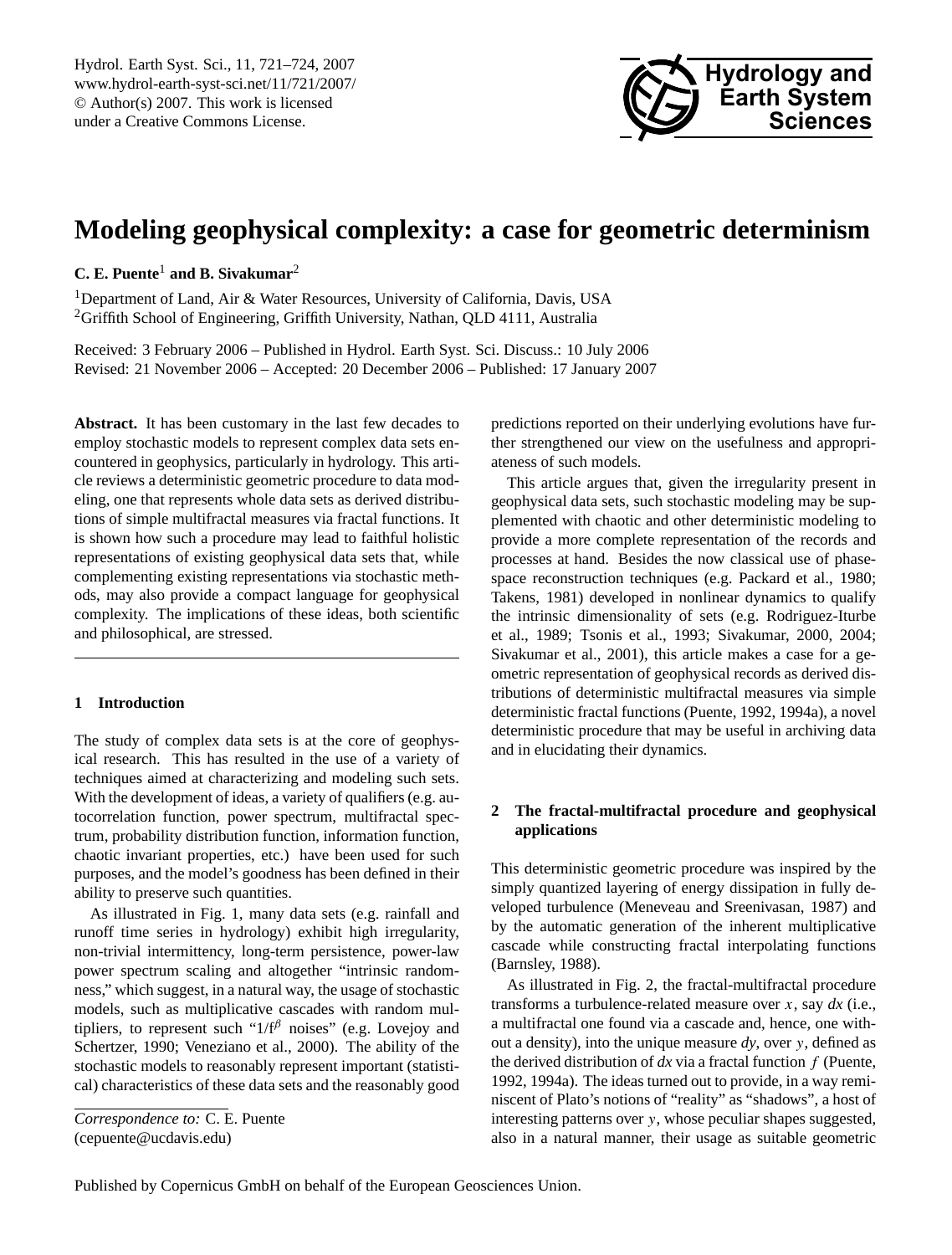

Fig. 1. A prototypical complex data set made of  $2^{12}$  data points, followed by its autocorrelation function and its (log-log) power spectrum, with scaling exponent  $\beta$ =1.27.



**Fig. 2.** An example of the fractal-multifractal procedure. The measure *dy* is obtained adding the corresponding values of *dx* for horizontal crossings of the mapping  $f$ .

models for geophysical data sets, including rainfall (Puente, 2004).

It so happens that the time series in Fig. 1 corresponds to *dy* in Fig. 2. Specifically, such a complex set is found, at any resolution, as the unique invariant measure over y (at a projection angle of zero degrees) generated by the two simple affine mappings, from the plane to the plane,

$$
w_1(x, y) = \left(\frac{1}{2}x, -0.51x + d_1y\right)
$$
 (1)

$$
w_2(x, y) = \left(\frac{1}{2}x + \frac{1}{2}, 0.03x + d_2y - 0.35\right)
$$
 (2)

with the scaling parameters  $d_1 = -0.8$  and  $d_2 = -0.6$ , when such mappings are iterated in an independent fashion according to a biased coin such that  $w_1$  is used 30% of the time and  $w_2$  the remaining 70%. As illustrated in Fig. 2, these notions also define a fractal function that passes by the three points

 ${(0,0), (1/2, -0.35), (1, -0.2)}$  whose graph has a fractal dimension of 1.485, and the invariant (and hence deterministic) measure *dx*, as identified in turbulence studies (Puente and Obregón, 1999). As a way of clarification, it should be emphasized that although it may appear to a casual reader that the obtained patterns may depend on the "coin" mentioned above, such is not the case, since the successive iterations are just a suitable Monte Carlo approach that always converges to the same deterministic pattern (Barnsley, 1988).

By varying the parameters of the geometric construction, that is, the points by which a given fractal function passes (which could contain more than three points), the scaling parameters that determine the fractal dimension of the transformation, the iteration frequencies that define a parent (multinomial) multifractal over  $x$ , and the projection angle (other than zero degrees in the y direction), one may indeed find a plethora of interesting patterns sharing the observed features of natural data sets (Puente, 2004). These resemble geophysical sets such as rainfall records and width functions of natural channels (usually modeled via stochastic cascades; e.g. Veneziano et al., 2000), among others (e.g. Puente and Obregón, 1996; Obregón et al., 2002; Puente and Sivakumar, 2003) and both chaotic and stochastic signals (with  $1/f^{\beta}$ power spectra), as classified via phase-space reconstruction techniques (Puente et al., 2002).

### **3 Scientific and philosophical implications**

As the advent of chaos theory has resulted in a debate of determinism vs. stochasticity as possible competing mechanisms to model natural data sets (e.g. Osborne and Provenzale, 1989; Koutsoyiannis and Pachakis, 1996; Sivakumar, 2000; Schertzer et al., 2002; Sivakumar et al., 2002a, b), it is pertinent to explain where the geometric ideas herein may fit within such a debate.

It ought to be stressed first that the fractal-multifractal procedure was not conceived as a means to endorse determinism and hence disprove randomness, but rather as a possible new framework for geophysical (hydrologic) complexity. The idea was developed as the first author attempted to employ extensions of fractal interpolating functions to represent mountain profiles from which to study the evolution of river networks (unsuccessfully) and when he later realized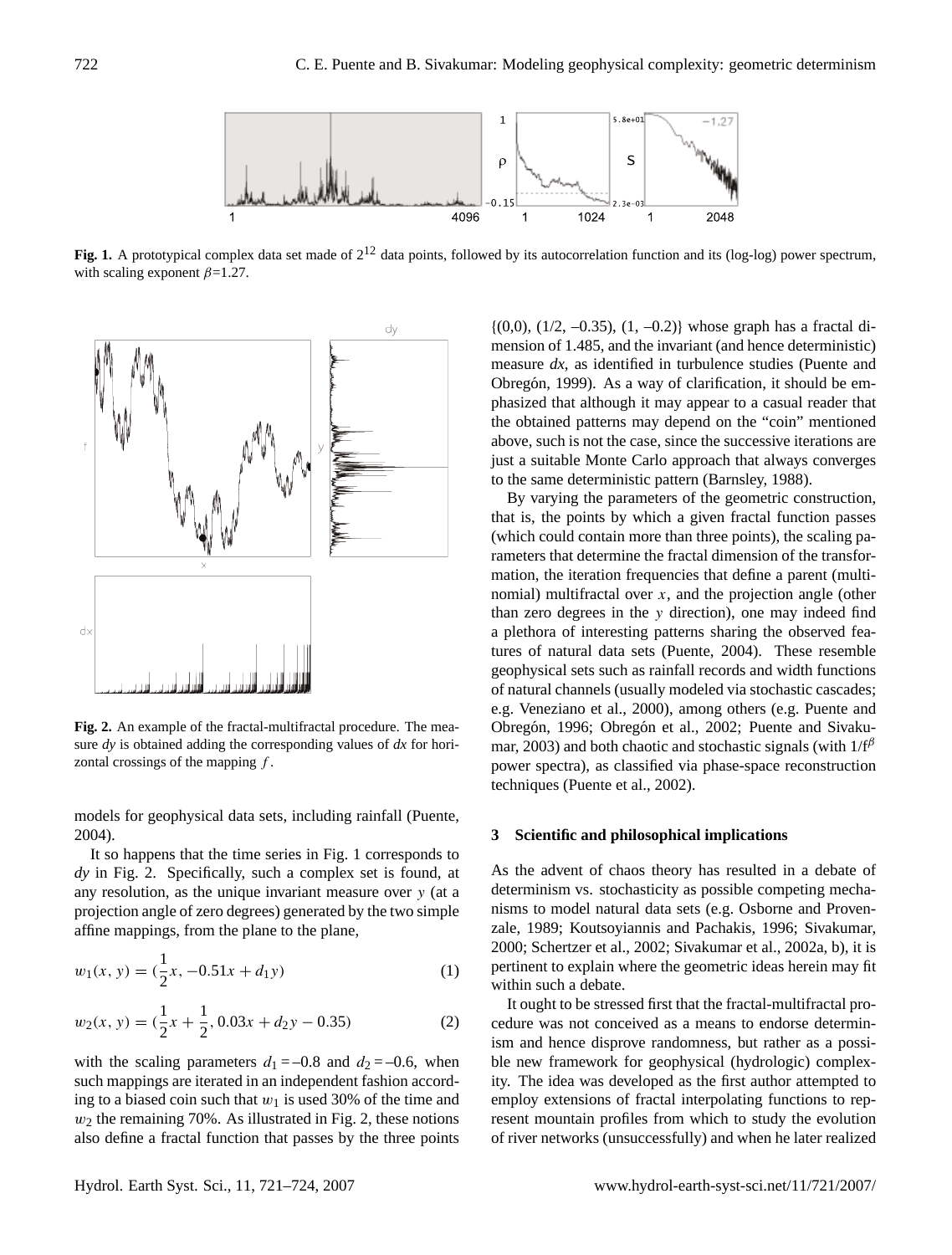that the natural measure generated via the iterations over x correspond to the spiky measures found in atmospheric turbulence and generated via deterministic multiplicative cascades. Such realization triggered the question: if turbulence along one line is just a permutation of a rather simple multiplicative cascade, could it be that rainfall and other turbulence-driven processes are also simple enough to be transformations (fractional integrations) of such turbulence? As seen in Fig. 2, and as illustrated in the diverse applications already mentioned and in others, the ideas turned out to be sensible indeed in one and higher dimensions (Puente 1994b; Puente et al., 2001a, b), even if a complete physical explanation for the procedure remains a challenge.

It should also be noted that the Platonic approach has not been developed to add to the aforementioned determinism vs. stochasticity debate, although the label of determinism may suggest otherwise. That the outcomes of the fractal-multifractal approach are deterministic is unquestionable; but they may also be interpreted, again in a natural way, as specific realizations of existing stochastic processes, as soundly developed elsewhere (e.g. Lovejoy and Schertzer, 1990; Veneziano et al., 2000). In this context, the geometric approach provides an alternative way of generating interesting sets, which may be used as simulations to drive a variety of water resource applications.

Clearly, however, there are noticeable differences between such stochastic approaches and the geometric methodology explained herein. While the latter, as applied to one data set, naturally tries to find an underlying multiplicative (multinomial) process which when fractally transformed provides a representation of a whole normalized set, stochastic approaches, by construction, concentrate on relevant statistical properties (e.g., power spectrum, multifractal spectrum, codimension function) to find a suitable cascade mechanism that may generate them as a realization. While the classical approaches can not control the specific realization and instead concentrate on relevant statistics of the sets, the geometric procedure, once an inverse problem is solved, aims at the overall geometry of the sets, one that if properly captured includes also its statistics. This makes the geometric procedure all the more ambitious.

Although producing similar outcomes, there are two potential features of the geometric procedure (absent by definition from the more classical approaches) that we believe deserve further study as they may result in relevant methodological breakthroughs.

First, a Platonic methodology (similar to the one herein but defined possibly via alternative transformations not using affine mappings) furnishes us with the real possibility of encoding holistically complete data sets, with rather substantial compression ratios. This can be readily noticed in Fig. 2, as the rather complex set therein is totally described by only 9 parameters. For, even if it is argued that the geometric approach uses "many more" parameters than the stochastic representations based on faithful fittings of co-dimension functions, the latter, in its "characterization" of the record's intermittency structure, can not uniquely define a given realization, which the geometric approach can in principle do, including records that may be termed chaotic or stochastic (Puente et al., 2002), as mentioned earlier.

Second, a geometric approach may open new vistas to study the dynamics of geophysical processes. The evolution of records may perhaps be discerned in the compressed parameter space of subsequent sets, as has been found in a contamination problem when the geometric ideas are extended to produce complex patterns over two dimensions (Puente et al., 2001a, b). Notwithstanding the difficulties involved in thinking in a surrogate space as done in other disciplines (e.g. strings in theoretical physics), the notions may perhaps provide a dual representation for understanding dynamics, one that may prove useful as it has the potential of capturing the ever important details (i.e., timing and magnitude) present in the data sets at hand.

Whether simplicity can be found at the root of complexity remains a tremendous challenge in science (see, however, Wainright and Mulligan, 2004; for a similar issue in environmental modeling). Undoubtedly, geophysical complexity is very hard to quantify and as such there are, no doubt, opportunities for further improvement. In regards to the geometric ideas herein, more research is needed in trying to solve a complex inverse optimization problem and in finding ways by which physical knowledge, as defined via conservation principles and differential equations, may be coupled with the geometric ideas. It is our hope that such issues will have a successful ending.

## **4 Conclusions**

A geometric procedure aimed at modeling complex geophysical data sets as derived distributions of multifractal measures via fractal functions has been reviewed. It has been argued, both scientifically and philosophically, that such an approach may provide a suitable language for geophysical complexity, one that may be useful to simulate distinct phenomena of diverse types and one that one day may lead to a new vision to study geophysical dynamics. We envision that this fractal-based approach and other procedures aiming to capture mathematical morphology (e.g. Maragos, 1989) would result in improved understandings of complex natural patterns, thresholds and their dynamics.

*Acknowledgements.* The work presented in this article was supported in part by the USEPA via Grant GAD # R824780 and by NASA under grant NAG5-7441. Comments by Demetris Kouysoyiannis on an earlier version of this manuscript are greatly appreciated.

Edited by: M. Sivapalan